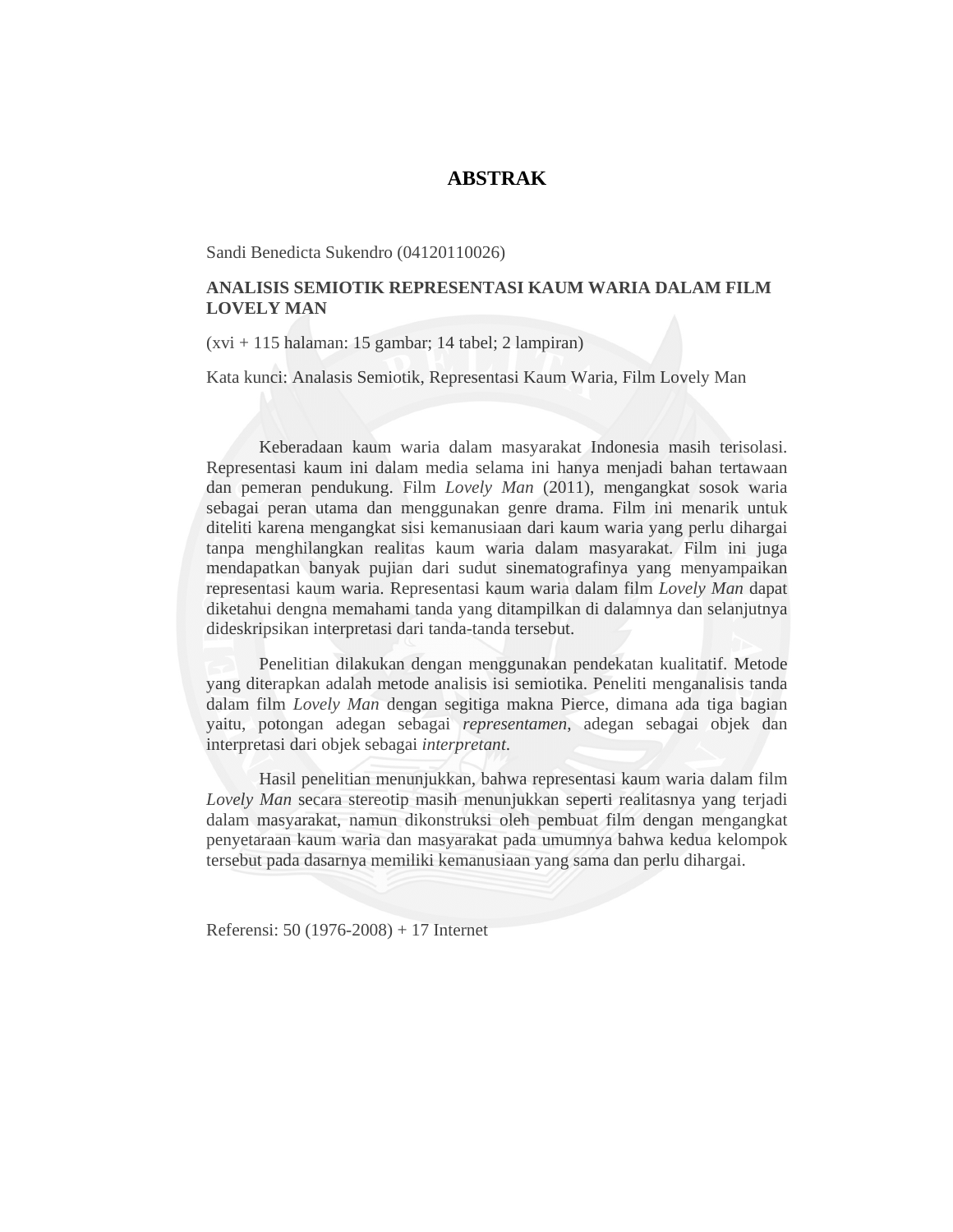## **ABSTRACT**

Sandi Benedicta Sukendro (04120110026)

## **ANALISIS SEMIOTIK REPRESENTASI KAUM WARIA DALAM FILM LOVELY MAN**

 $(xvi + 115$  pages: 15 images; 14 tables; 2 attachments)

Keywords: Semiotics Analysis, Transvestites Representation, Lovely Man Film

 The existence of transvestites in the Indonesian society still being isolated. So far, their representation in the media only just becomes a laughing stock and supporting actor. Lovely Man movie (2011) conveys the figure of transvestites as the main role and using a drama genre. This movie is interesting to be studied because it lifts up the human side of the transvestites that new to be valued without eliminating the reality of the transvestites in society. This movie also getting lot of positive response from its cinematography point that convey representation of the transvestites. Representation of the transvestites in the Lovely Man movie can be determined by understanding the signs shown in it and then described the interpretation from those signs.

Research conducted by using a qualitative approach. Methods applied is a method of convent analysis applied Semiotics. Researcher analyzed the signs in the Lovely Man movie with triangle meaning of Pierce where there are three parts: scene cuts as a representamen, scenes as an objects and interpretation from the object as an interpretant.

The result show, that the representation of transvestites in the Lovely Man, stereotypically still shows the same as the reality that occurs in the community, but is constructed by the filmmaker to lift the equalization of transvestites and society at large amount that the two groups were basically have the same humanity level and needs to be appreciates/valued.

Reference: 50 (1976-2008) + 17 Internet